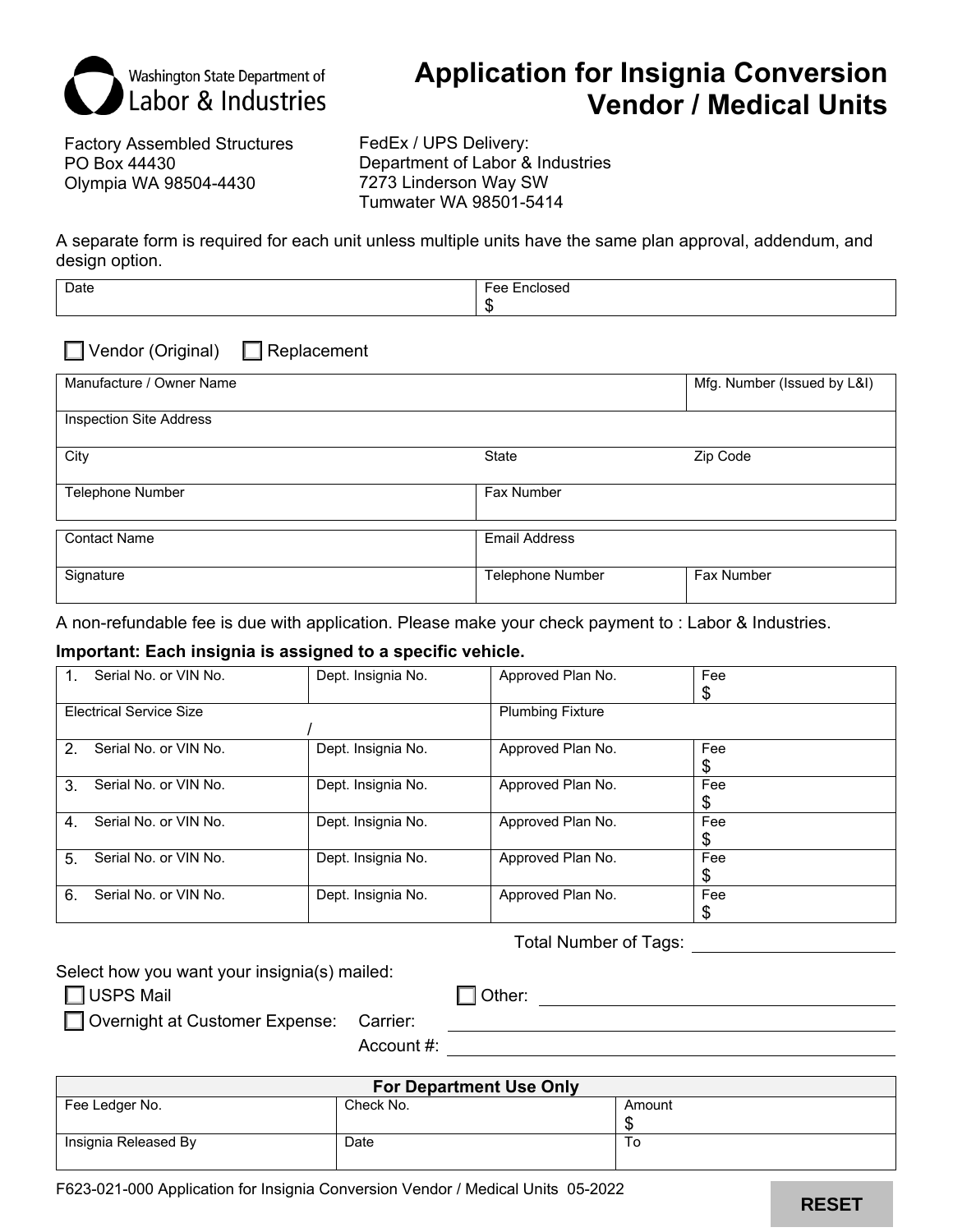## **Instructions for Application for Insignia Conversion Vendor / Medical Units**

- 1. Enter the application date and the total fee for all insignia requested on this form.
- 2. Check the appropriate box for the type of insignia you are requesting.
- 3. Complete as much of the Manufacture / Owner information as available.
- 4. L&I will assign Manufacture Number upon approval of the manufacture's first plan.
- 5. Provide the name of the contact person requesting the insignia(s) and their contact information in case the Department has questions about your application.
- 6. Enter the unique manufacture serial number for which an insignia is being requested. You can use the last five (5) numbers of the vehicle identification number (VIN).
- 7. This box is for Department use only. Leave blank.
- 8. If applicable, enter the previously approved plan number for which this insignia is being requested. If the insignia request accompanies a new plan approval request, you should leave this blank and the Department will enter the plan approval number when assigned.
- 9. See [WAC 296-150V-3000](https://app.leg.wa.gov/WAC/default.aspx?cite=296-150V-3000) for the current fee schedules.
- 10. Show the size of the electrical service to the unit.
- 11. Indicate the number of plumbing fixtures (not fixture units) within the building. Do not count icemakers. Count hot water heaters, hose bids, etc.
- 12. Request additional insignias required for the building configuration or the other buildings.
- 13. Show the total number of insignias on this request. Indicate how you want insignias to be forwarded to the inspector. If requesting overnight delivery, you must give the carrier to be used and your account number to be billed.

### **Preparing for Inspections:**

Visit: [https://Lni.wa.gov/Licensing-permits/manufactured-modular-mobile-structures/food-trucks-trailers/](https://gcc02.safelinks.protection.outlook.com/?url=https%3A%2F%2Flni.wa.gov%2Flicensing-permits%2Fmanufactured-modular-mobile-structures%2Ffood-trucks-trailers%2F&data=05%7C01%7Cskib235%40LNI.WA.GOV%7C0e2435185d79461ba29608da38de67f5%7C11d0e217264e400a8ba057dcc127d72d%7C0%7C0%7C637884825118836092%7CUnknown%7CTWFpbGZsb3d8eyJWIjoiMC4wLjAwMDAiLCJQIjoiV2luMzIiLCJBTiI6Ik1haWwiLCJXVCI6Mn0%3D%7C3000%7C%7C%7C&sdata=EdwL6sxt4XsmazrSiwpFccxLSeN3NypLBsgwBm9Ngrg%3D&reserved=0) for instructions about required inspections and insignia.